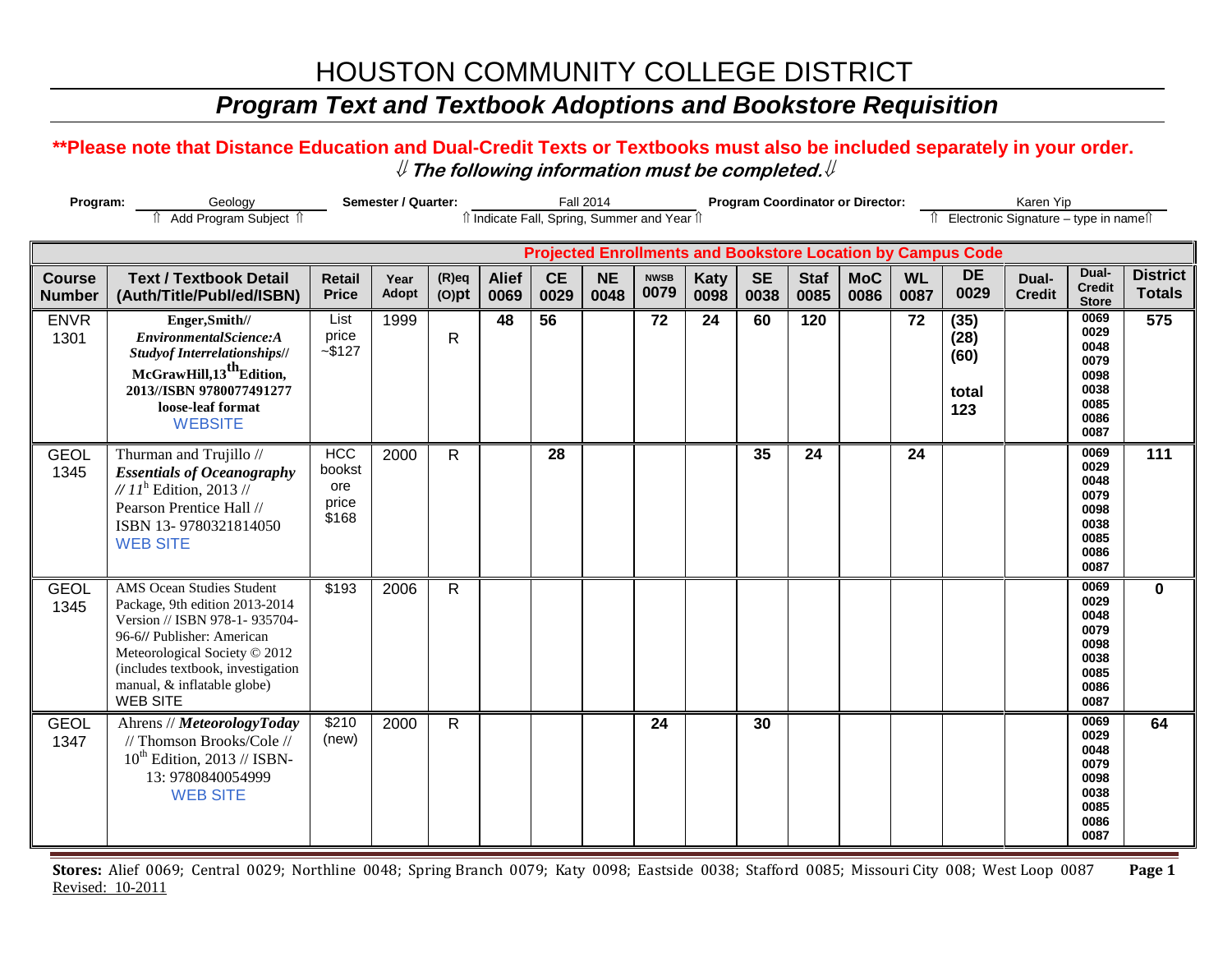# HOUSTON COMMUNITY COLLEGE DISTRICT

### *Program Text and Textbook Adoptions and Bookstore Requisition*

#### **\*\*Please note that Distance Education and Dual-Credit Texts or Textbooks must also be included separately in your order.**  ⇓ **The following information must be completed.**⇓

| Program:<br><b>GEOLOGY</b>     |                                                                                                                                                                                   | Semester / Quarter:           |                      |                         | <b>FALL 2014</b>     |                   |                   |                                              | <b>Program Coordinator or Director:</b> |                   |                     |                    |                   |                                                                    | Karen B Yip                                        |                                                                      |                                  |  |
|--------------------------------|-----------------------------------------------------------------------------------------------------------------------------------------------------------------------------------|-------------------------------|----------------------|-------------------------|----------------------|-------------------|-------------------|----------------------------------------------|-----------------------------------------|-------------------|---------------------|--------------------|-------------------|--------------------------------------------------------------------|----------------------------------------------------|----------------------------------------------------------------------|----------------------------------|--|
|                                | Add Program Subject 1                                                                                                                                                             |                               |                      |                         |                      |                   |                   | îl Indicate Fall, Spring, Summer and Year îl |                                         |                   |                     |                    |                   |                                                                    | ↑ Electronic Signature - type in name <sup>1</sup> |                                                                      |                                  |  |
|                                |                                                                                                                                                                                   |                               |                      |                         |                      |                   |                   |                                              |                                         |                   |                     |                    |                   | <b>Projected Enrollments and Bookstore Location by Campus Code</b> |                                                    |                                                                      |                                  |  |
| <b>Course</b><br><b>Number</b> | <b>Text / Textbook Detail</b><br>(Auth/Title/Publ/ed/ISB                                                                                                                          | <b>Retail</b><br><b>Price</b> | Year<br><b>Adopt</b> | $(R)$ eq<br>$(O)$ pt    | <b>Alief</b><br>0069 | <b>CE</b><br>0029 | <b>NE</b><br>0048 | <b>NWSB</b><br>0079                          | <b>Katy</b><br>0098                     | <b>SE</b><br>0038 | <b>Staf</b><br>0085 | <b>MoC</b><br>0086 | <b>WL</b><br>0087 | <b>DE</b><br>0029                                                  | Dual-<br><b>Credit</b>                             | Dual-<br><b>Credit</b><br><b>Store</b>                               | <b>District</b><br><b>Totals</b> |  |
| <b>GEOL</b><br>1347            | Moran // Weather Studies:<br><b>Intro to Atmospheric</b><br>Sciences // American<br>Meteorological Society //<br>$4rd$ Edition// 2010 // ISBN<br>9781878220967<br><b>WEB SITE</b> |                               | 2007                 | $\overline{\mathsf{R}}$ |                      |                   |                   |                                              |                                         |                   |                     |                    |                   |                                                                    |                                                    | 0069<br>0029<br>0048<br>0079<br>0098<br>0038<br>0085<br>0086<br>0087 | $\mathbf{0}$                     |  |
| <b>GEOL</b><br>1403            | Monroe and Wicander//<br>The Changing Earth: 6th<br>edition// Brooks/Cole,<br>Cengage Learning, 2012//<br>Custom printing loose-leaf<br>ISBN 9781285914886<br><b>WEB SITE</b>     | \$97.85                       | 2013                 | R.                      |                      | 96                |                   |                                              | 48                                      | 50                | 120                 |                    | 72                |                                                                    |                                                    | 0069<br>0029<br>0048<br>0079<br>0098<br>0038<br>0085<br>0086<br>0087 | 386                              |  |
| <b>GEOL</b><br>1403            | AGI & NAGT//Laboratory<br><b>Manual in Physical</b><br>Geology//Pearson Prentice<br>Hall 10th Edition,<br>2014//ISBN 13-<br>9780321944511<br><b>WEB SITE</b>                      | \$103.40                      | 2003                 | R                       |                      | 96                |                   |                                              | 48                                      | 50                | 120                 |                    | 72                |                                                                    |                                                    | 0069<br>0029<br>0048<br>0079<br>0098<br>0038<br>0085<br>0086<br>0087 | 386                              |  |
| <b>GEOL</b><br>1403            | Christiansen & Hamblin //<br>Dynamic Earth //<br>Jones & Bartlett<br>Learning//2015 // ISBN<br>9781449659844<br><b>WEB SITE</b>                                                   | Bookstor<br>e new<br>~135.95  | 1998                 | R.                      | 24                   |                   |                   | 120                                          |                                         |                   |                     |                    |                   |                                                                    |                                                    | 0069<br>0029<br>0048<br>0079<br>0098<br>0038<br>0085<br>0086<br>0087 | 144                              |  |

**Stores:** Alief 0069; Central 0029; Northline 0048; Spring Branch 0079; Katy 0098; Eastside 0038; Stafford 0085; Missouri City 008; West Loop 0087 **Page 2** Revised: 10-2011